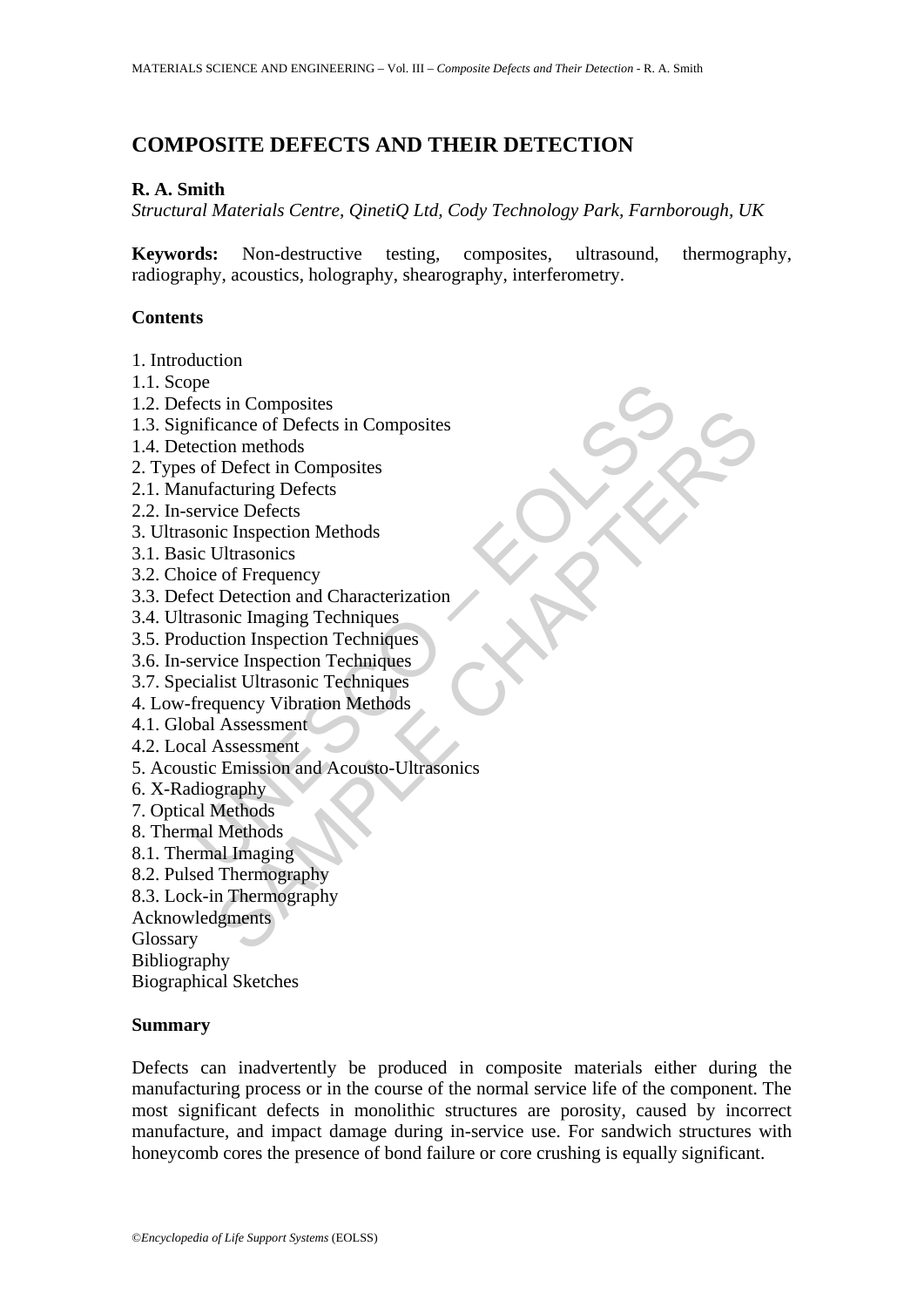By far the most commonly used non-destructive test for composite structures is ultrasonic inspection, often producing a two-dimensional map of the structure. In composite structures defects are often in the form of disbonds or delaminations in the plane of the material, or porosity. The reason for favoring ultrasound is that it is very sensitive to these types of defect commonly found in composites. It is one of the few methods available for detecting porosity after manufacture and it can detect most of the other defects at the same time.

Low-frequency vibration methods are utilized for in-service inspection of sandwich structures with honeycomb cores where ultrasound is not sensitive to all the types of defect. For glass-fiber reinforced pressure vessels acoustic emission is in common use for monitoring pressure tests to detect damage. X-ray imaging has some uses for damage characterization where the damage is surface-breaking and a contrast medium can be injected.

Numerous other methods are being developed with potential for rapid or large-area inspection capabilities. However, at present, these have limitations that have prevented them being used extensively. Laser ultrasound generation is one of these newer methods, but the cost is currently prohibitive. Optical and thermal methods are not as expensive but have limited depth penetration and are still considerably more expensive than conventional ultrasound methods.

## **1. Introduction**

#### **1.1. Scope**

To gass-interest to detect damage. X-ray imaging has<br>interest to detect damage. X-ray imaging has<br>characterization where the damage is surface-breaking and a co<br>on capabilities. However, at present, these have limitations anacterization where the damage is surface-breaking and a contrast med<br>
anacterization where the damage is surface-breaking and a contrast med<br>
cted.<br>
Other methods are being developed with potential for rapid or large-<br>
c This article deals with manufacturing and in-service defects in monolithic composites and sandwich structures with honeycomb or foam cores. Because they have yet to be applied extensively, metal-matrix and ceramic-matrix composites will not be considered explicitly in this discussion. The techniques described are applicable to long and short fiber composites although, in general, short fiber composites have a more random arrangement of fibers and are not so susceptible to delamination damage. Most of the current inspection techniques are discussed in the initial overview. The more frequently used methods are then described in detail in the main body of the article.

# **1.2. Defects in Composites**

Defects can inadvertently be produced in composite materials, either during the manufacturing process or in the course of the normal service life of the component.

The manufacturing process has the potential for causing a wide range of defects, the most common of which is "porosity," the presence of small voids in the matrix. Porosity can be caused by incorrect, or non-optimal, cure parameters such as duration, temperature, pressure, or vacuum bleeding of resin. Porosity levels can be critical, as they will affect mechanical performance parameters, such as inter-laminar shear stress.

Preparation of the resin-impregnated fiber layers (pre-preg), prior to curing, can be by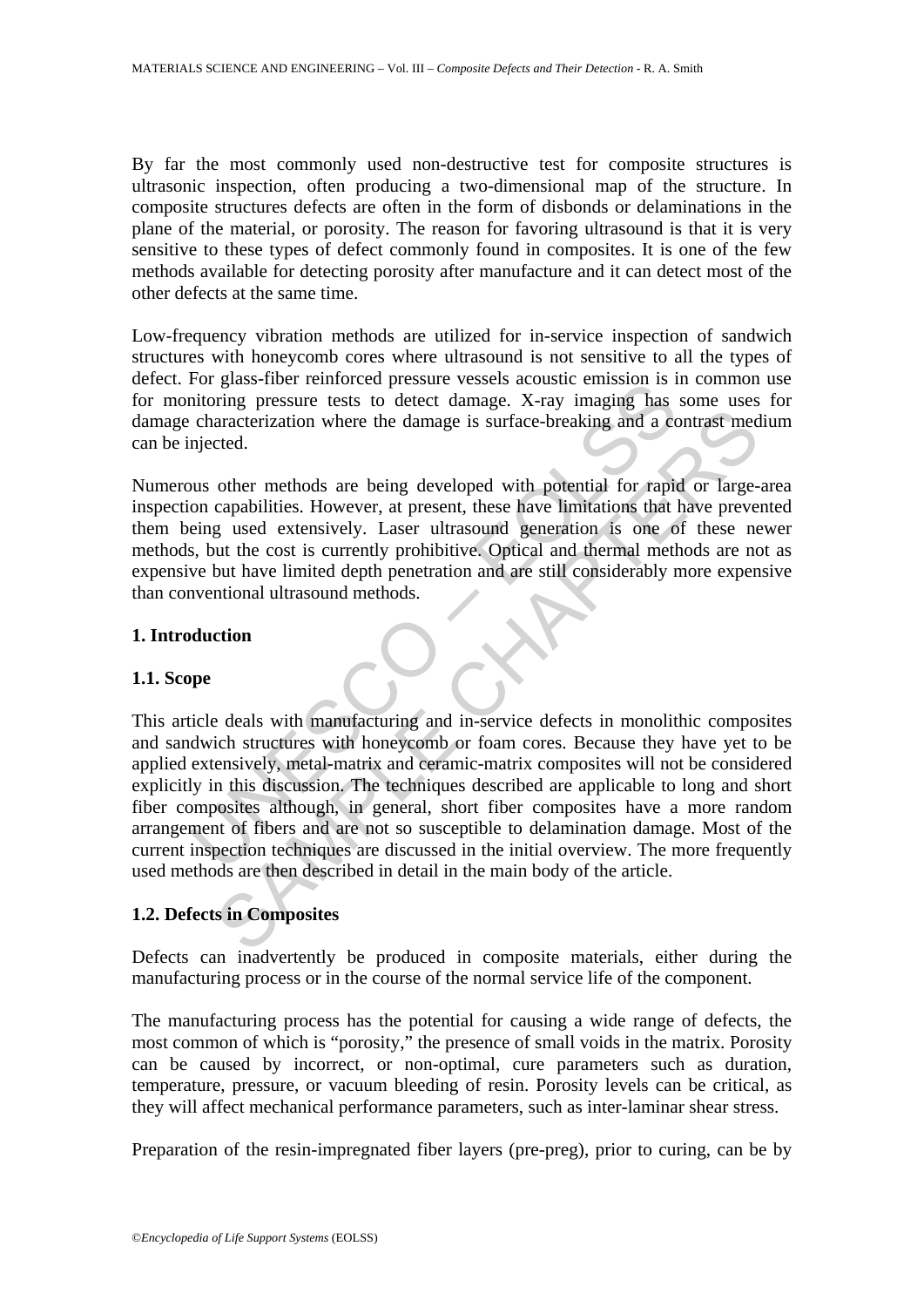hand or machine. In either case there is the potential for the inclusion of foreign bodies ranging from backing film to just greasy marks from fingers. More recent low-cost manufacturing techniques, involving the infusion of resin into pre-formed dry fibers in moulds, have introduced other potential defects such as fiber misalignment, or waviness, both in the plane of the material and out-of-plane. Stitching of fiber tows (bunches of fibers), to hold them in place and prevent misalignment during cure, can itself introduce numerous regularly-spaced sites for void formation.

Sandwich structures with honeycomb or foam cores can suffer from poor bonding of the skin to the core. Disbonds can occur at the skin-to-adhesive interface or at the adhesiveto-core interface.

ice damage is most often caused by impacts. In monolithic c<br>in matrix cracking and delaminations of the ply layers. In some catured, but often this is not the case, despite the internal delaminations.<br>Extensive. Such damag natrix cracking and delaminations of the ply layers. In some cases the sund, but often this is not the case, despite the internal delamination dan susce. Such damage is termed "barely-visible impact damage" (BV accurs sure In service damage is most often caused by impacts. In monolithic composites this results in matrix cracking and delaminations of the ply layers. In some cases the surface is punctured, but often this is not the case, despite the internal delamination damage being extensive. Such damage is termed "barely-visible impact damage" (BVID). Sandwich structures can suffer from the same matrix cracking and delaminations in the skins when impacted, but other types of failure can also occur. For example, disbonding can be caused at the skin-to-adhesive interface. Fillet-bond failure is where the honeycomb-to-adhesive bond is weakened. Core crushing occurs where the impact energy is absorbed by the core, which distorts and folds, often being returned to its original shape but with greatly reduced compressive strength.

## **1.3. Significance of Defects in Composites**

It is clear that in many ways, a composite can differ from the ideal either during manufacture or in service. The extent to which any of these deviations from ideal should be considered as a defect is a function of the intended use of the material and the significance of the deviation on the required performance. All defect types are known to adversely affect performance in some way. However, the type and size of defect that needs to be found can only be set for each application based on the results of mechanical destructive tests and a detailed knowledge of how such defects grow, if at all, in the expected service environment. This process sets the acceptance criteria for manufacturing and in-service defects.

It is beyond the scope of this article to discuss the significance of defects in detail but it should be stressed that defect significance must be assessed before meaningful acceptance and rejection criteria can be established.

In order to discuss the use of NDE for composites it will be necessary to assume that some of the defects mentioned will reach a significant size and must therefore be found. This will be done by taking the conclusions that are emerging from defect significance studies for long fiber CFC materials for aerospace applications. This will serve as a general guide since this is one of the most demanding applications due to the necessity of reducing weight as much as possible. These assumptions may not, however, be applicable to another application or composite type.

## **1.4. Detection methods**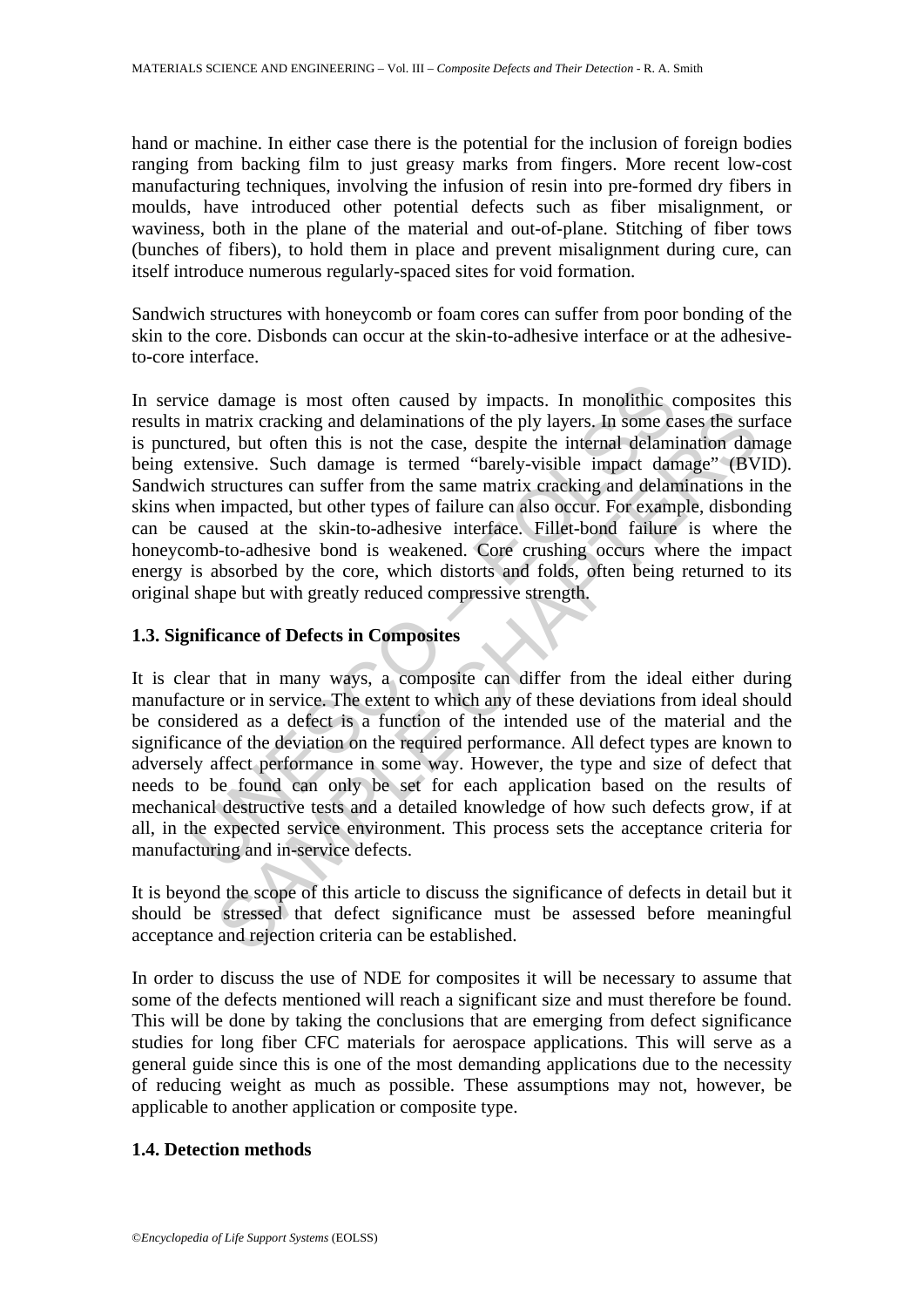For a defect detection method to be reliable, its response on a defective structure must be significantly different to that on a sound structure.

By far the most commonly used non-destructive test for composite structures is ultrasonic inspection, often producing a two-dimensional "C-scan" map of the structure. In composite structures, defects are most often in the form of either disbonds or delaminations in the plane of the material, or porosity. The reason for favoring ultrasound inspection is that it is very sensitive to these types of defect commonly found in composites. It is also one of the few methods available for detecting porosity and it can detect most of the other defects at the same time.

Low-frequency vibration methods are utilized for in-service inspection of sandwich structures with honeycomb cores where ultrasound is not sensitive to all the types of defect. They are particularly useful as a rapid search tool to detect trouble spots but have difficulty when identifying the type or extent of defects.

For glass-fiber reinforced pressure vessels acoustic emission is in common use for monitoring pressure tests to detect damage. X-ray imaging has some uses for damage characterization where the damage is surface-breaking and a contrast medium can be injected.

equency vibration methods are utilized for in-service inspections with honeycomb cores where ultrasound is not sensitive to  $i$  They are particularly useful as a rapid search tool to detect trouble by when identifying the with honeycomb cores where ultrasound is not sensitive to all the type<br>y are particularly useful as a rapid search tool to detect trouble spots but l<br>then identifying the type or extent of defects.<br>There reinforced pressur Numerous other methods are being developed with potential for rapid or large-area inspection capabilities. However, at present these have limitations that have prevented them being used extensively. Laser ultrasound generation is one of the most promising of the newer methods but the cost is currently prohibitive. Optical and thermal methods are not as expensive but have limited depth penetration and are still considerably more expensive than conventional ultrasound methods.

The two most commonly used detection methods: ultrasound and low-frequency vibration, are now assessed in the remainder of this overview. More detailed explanations of most of the NDE methods are given in Sections 3 to 8.

## **1.4.1. Ultrasound**

Ultrasound pulses are reflected by interfaces between materials of different properties. In the case of delaminations and disbonds, this can cause a discrete reflection from a particular depth in the material. Such a reflection also results in a loss of transmission through the material.

Porosity does not produce a discrete reflection but scatters the ultrasound in a range of directions, also resulting in a transmission loss. These transmission losses can be detected by mapping the transmitted signal over the whole structure, known as a Through-transmission C-scan. Variations in the transmitted signal can be caused by delaminations, disbonds or porosity.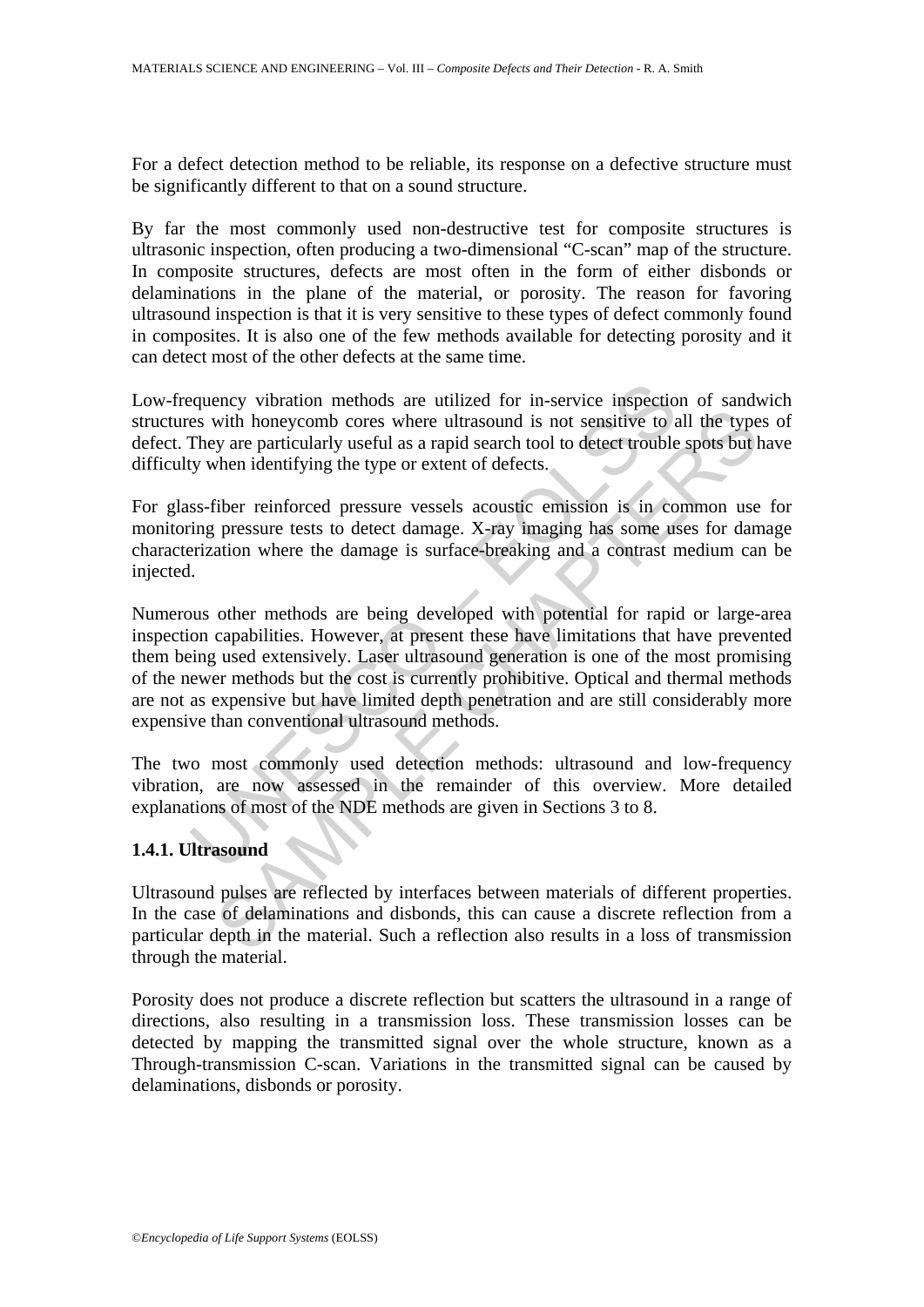

Figure 1. Distribution of Delaminations through the Thickness of a Monolithic Composite Skin in the Region of an Impact Site. A depth scan (left) and a pseudo-3D image (right)

Mapping the time delay to reception of the reflected signals provides information about the depth of the damage and this is known as a Depth (or Time-of-Flight) Scan. The information about defect depth can be used to view the ultrasound data as a pseudo-3D image.

For the measurement of porosity levels, it is possible to determine a monotonic relationship between porosity and ultrasonic bulk attenuation at a given frequency. A draft European Standard exists to optimize the measurement technique for absolute accuracy in the measurement of bulk attenuation.

1. Distribution of Delaminations through the Thickness of a Monolithic<br>te Skin in the Region of an Impact Site, A depth scan (left) and a pseudo--<br>image (right)<br>ne time delay to reception of the reflected signals provides Ultrasound offers a good compromise between depth penetration, sensitivity and depth resolution. The inherent attenuation of ultrasound in materials increases with the frequency of the ultrasound, whereas both the sensitivity and depth resolution improve. Thicker materials generally require the use of a lower frequency, thus reducing the detection capabilities. However, some of this sensitivity can be recovered by using focused beams to reduce the size of the sample volume being inspected.

Well-established defect-sizing methods are available for ultrasound inspection of delaminations and disbonds in composites. A draft European Standard exists to optimize the defect-sizing measurement technique.

For in-service inspection, it is possible to improve the rate of scanning significantly by using multi-element arrays of ultrasonic transducers, or by sweeping several single transducers in a raster pattern.

Although there is a wide range of other techniques that are applicable to defect detection in composites, they are far less universal than ultrasound for various reasons.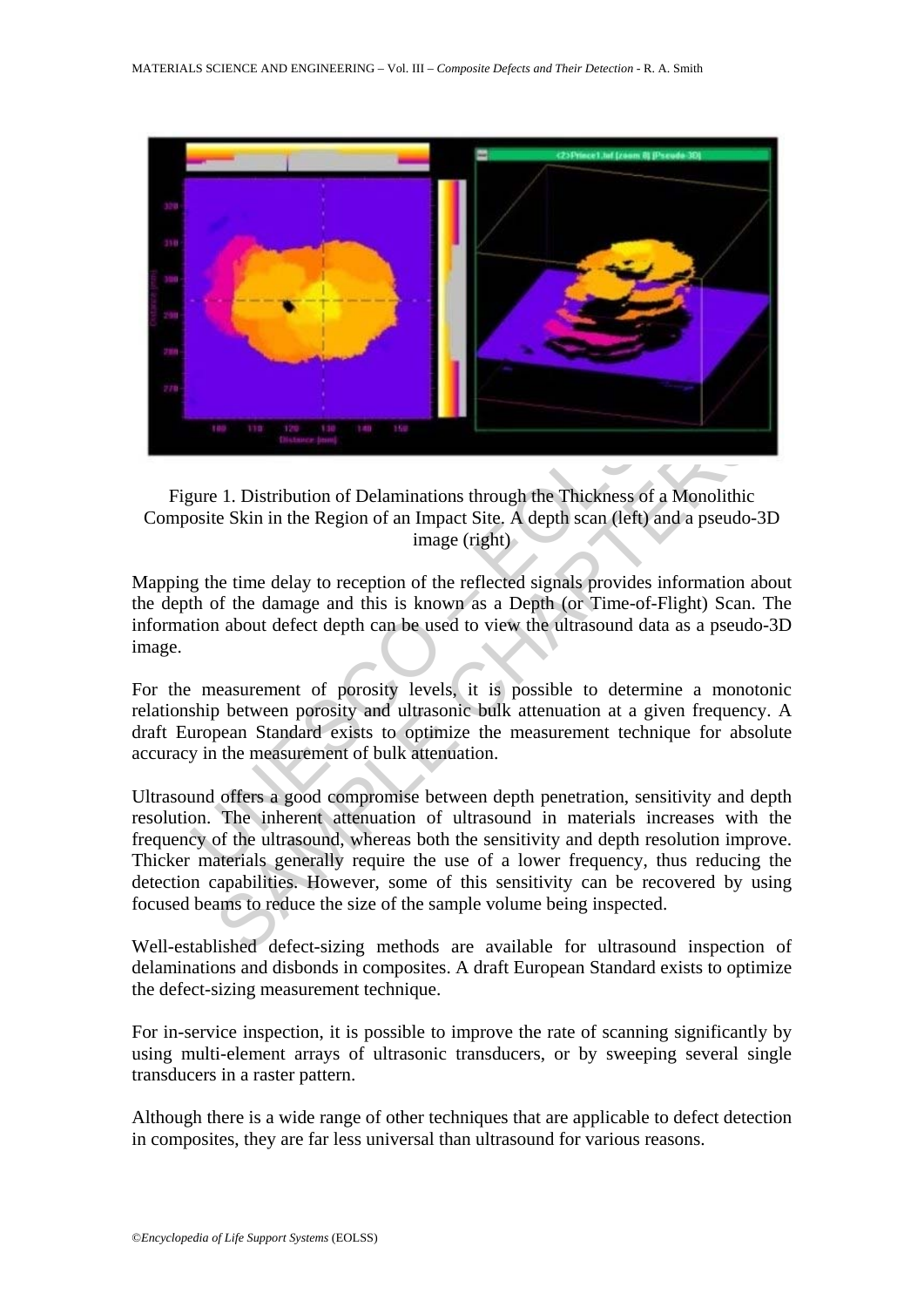## **1.4.2. Low-frequency Vibration Methods**

Low-frequency vibration methods fall into two categories: global assessment by forcing a vibration of the whole structure to determine its natural frequencies (e.g., the old railway wheel-tapping test where the whole wheel resonated after being tapped), and local assessment by investigating the modes of vibration (e.g., tapping a wall to find the fixing battens).

For inspection of composite structures, the local methods are more appropriate. The simplest of these is the tap test where the inspector listens to the sound made when the surface is tapped by anything from a coin to a toffee-hammer. Experienced inspectors can identify defects with a good reliability but the method is highly operator-dependent.

A more sophisticated tapping method involves the use of an instrumented hammer, where the reactive force on the hammer is monitored as a function of time after the impact. Different defect types will cause different changes to the response of the structure.

Instrumentation exists for inspecting structures using these transient excitation (tapping) methods or using continuous or swept-frequency excitation.

There is the potential for scanning with these local assessment systems to produce a map of the structure's response. Some such systems are already used with scanners and the two-dimensional image is extremely helpful in assessing the integrity of the structure.

## **2. Types of Defect in Composites**

## **2.1. Manufacturing Defects**

In the case of the moment of techniques are before mandatured by a number of the mean and quality or the case of the control of Different defect types will cause different changes to the reactive force on the hammer is mon phisticated tapping method involves the use of an instrumented ham<br>reactive force on the hammer is monitored as a function of time after<br>fferent defect types will cause different changes to the response of<br>tation exists fo Composite materials can be manufactured by a number of techniques, which aim to combine the fiber and resin into a well-consolidated product. The fiber and resin may be separate before manufacture or, more usually, they may already be combined in the form of pre-preg material. The manufacturing technique selected depends partly upon the size and quality or the composite required. For example, a very large item such as a ship's hull will generally be manufactured by hand lay-up techniques in which the resin is applied by brush to sheets of fiber, often in the form of woven cloth, and the excess resin squeezed out with a roller. The resin then cures at ambient temperature. It is extremely difficult to obtain very high quality laminates by this method and it will therefore be used when the lower strength can be tolerated and allowed for in design. Lower strength items requiring high quality finish might be made by the injection moulding of short fiber composites. Higher quality materials are usually required for aerospace components to minimize the weight so complicated techniques such as hot pressing or autoclaving will be used.

For the last two of these methods, the quality of the finished material depends strongly on compaction pressure being applied at the correct moment during the heating cycle. The precise technique used to bleed off excess resin will also affect quality and surface finish. The details of the technique adopted will depend upon the resin system used.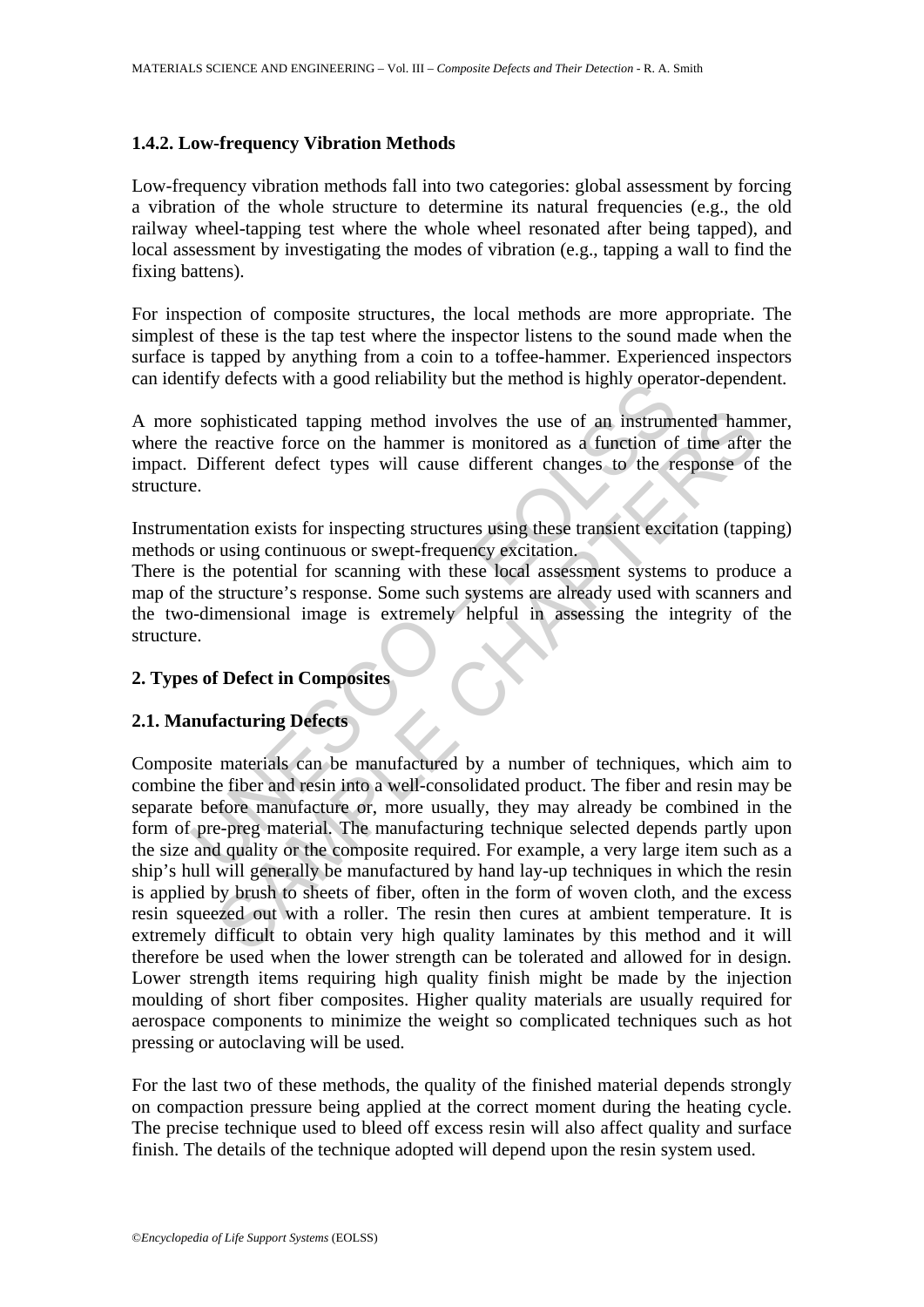During all these manufacturing processes, defects can be introduced into the material, although the size and frequency of occurrences of each type depends upon the particular process cycle. A number of defect types have been identified including, in order of importance:

- **Porosity (voids)** due to volatile resin components, or air not properly controlled during cure.
- Foreign bodies.
- Incorrect fiber volume fraction due to excess or insufficient resin. Local variations in volume fraction will always occur, but large departures from specifications may be caused by inappropriate process conditions.
- Bonding defects. During manufacture, components may be bonded together and it is possible for defects to occur in the bondline due to incorrect cure conditions for the adhesive or contamination of the surfaces to be bonded.
- Fiber misalignment. This causes local changes in volume fraction by preventing ideal packing of fibers.
- Ply misalignment. This is produced as a result of mistakes made in lay-up of the component plies. This alters the overall stiffness and strength of the laminate and may cause bending during cure.
- Incompletely cured matrix due to incorrect curing cycle or faulty material.
- Wavy fibers. These are produced by in-plane kinking of the fibers in a ply and can seriously affect laminate strength.
- Ply cracking. Thermally induced cracks occur with certain ply lay-ups due to differential contraction of the plies after cure.
- Delaminations. These are planar defects usually at ply boundaries and are fairly rare during the manufacture of the basic material but may be produced by contamination during lay-up or by machining.
- alsed by mapply paparal epocess contations.<br>
ding defects. During manufacture, components may be bonded to<br>
ding defects to occur in the bondline due to incorrect cure con-<br>
sive or contamination of the surfaces to be bond is the formulation of the surface and the state of the properties.<br>This properties are or contamination of the surfaces to be bonded.<br>Insignment. This causes local changes in volume fraction by preventing<br>insignment. This Fiber defects. The presence of defects in the fibers themselves is one of the ultimate limiting factors in determining strength, and sometimes faulty fibers can be identified as the sites from which damage growth has been initiated. These defects are always likely to be present, and probably must be considered as one of the basic material properties.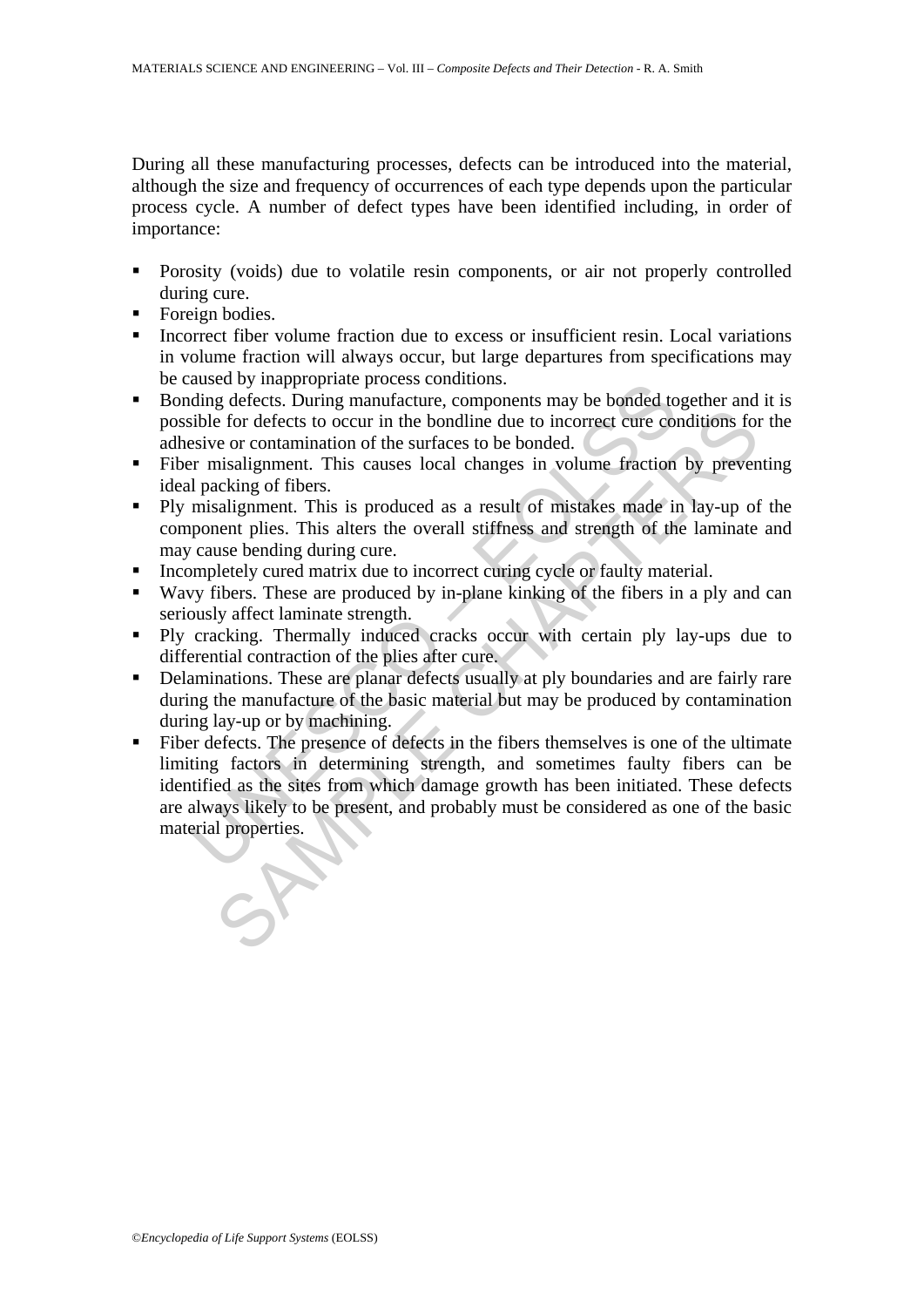

Figure 2. Relationship between Interlaminar Shear Strength and Porosity (Void Content) for Unidirectional HTS Carbon Fibers in an ERLA 4617 Epoxy-resin Matrix. (Source: Stone D. E. W. and Clarke B. (1974). Nondestructive Determination of the Void Content in Carbon Fiber Reinforced Plastics by Measurement of Ultrasonic Attenuation, *RAE Technical Report* 74162)

Recently, a considerable amount of effort has been put into reducing the costs of composite manufacture. Methods are being developed such as Resin Transfer Moulding (RTM) where the resin is drawn into a structure which has already been prepared with fibers stitched or woven into fabrics, and Resin Film Infusion (RFI) where separate layers of fiber and resin fuse together during the curing cycle. These new methods are likely to suffer from different kinds of defects, such as fiber waviness, and may pose new inspection problems.

The most important manufacturing defect that is likely to occur in practice is "porosity"—the presence of voids. Some of the other defects occur only very rarely or do not occur in isolation. Thus incorrect fiber volume due to insufficient resin will usually be accompanied by voids as will incorrectly cured resin. As will be seen, other defects such as foreign bodies, delaminations and disbonds will also be detected when an assessment of void content is made.

Void content is important because of its influence on the inter laminar shear strength (ILSS) and can be estimated ultrasonically by measurement of attenuation; the reduction in wave amplitude on passing through a specimen. The dependence of ILSS on void content is shown in Figure 2. and while experience shows this to be the general shape of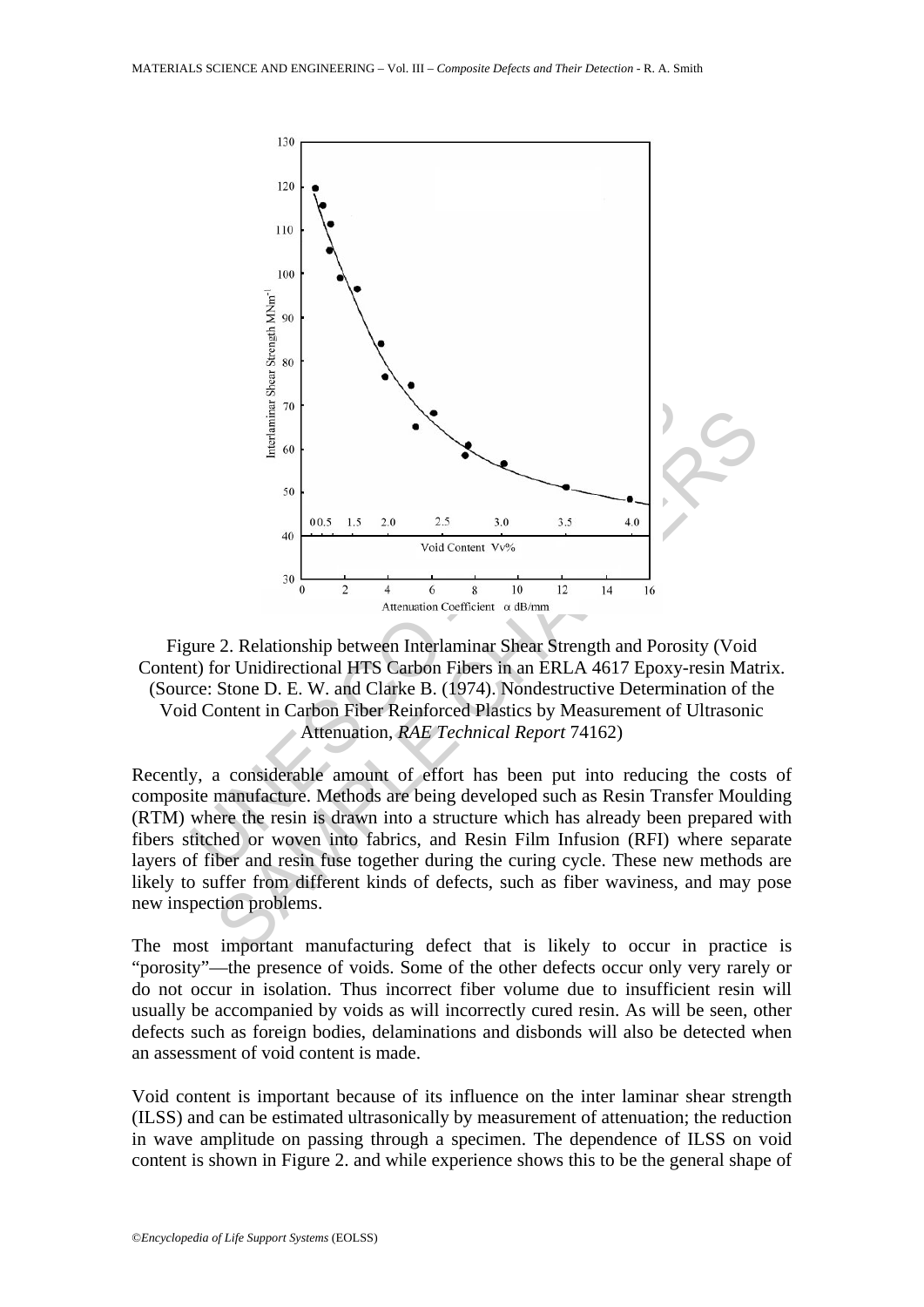such curves, the details depend on resin system and fiber type.

Fiber misalignment is a potentially disastrous defect, but is rarely encountered due to high standards of quality control. Often an off-cut of the material is examined to ensure that the correct ply stacking sequence was used. However, the increased use of subcontractors to produce structural components requires the ability to check the quality of the product on delivery.

## **2.2. In-service Defects**

Composites can be degraded in service by a number of mechanisms and those of most importance will obviously depend upon the environment experienced and the sensitivity of the particular materials used. The mechanisms of degradation include static overload, impact, fatigue, hygrothermal effects, overheating, lightning strike and creep. However, although the mechanisms by which defects are initiated and grow are varied, only a small number of different types of defect result. These are, in order of importance:

- Delaminations
- **Bond failures**
- $\blacksquare$  Cracks
- $\blacksquare$  Ingress of moisture
- Fracture or buckling of fibers
- Failure of the interface between the fibers and matrix.

me window wind the environment expenditual matricular materials used. The mechanisms of degradation include fatigue, hygrothermal effects, overheating, lightning strike and ch<br>tricular materials used. The mechanisms of deg igue, hygrothermal effects, overheating, lightning strike and creep. However mechanisms by which defects are initiated and grow are varied, on<br>er of different types of defect result. These are, in order of importance:<br>amin The major in-service defect requiring detection is the presence of delaminations. These may be produced by fatigue, bearing damage, impact, etc. Disbonding can also be found but as yet, no method is available to measure adhesive strength. It is not generally expected that cracks will need to be found since they will lead to delamination growth before a critical stage is reached. It is possible to find a high density of cracks as a precursor of delamination growth and this can be done ultrasonically if required.

Delaminations, because they are orientated at right angles to an ultrasonic wave propagated at normal incidence into a laminate, are ideally aligned for detection by ultrasonics. Because delaminations are good reflectors of ultrasound, their presence can be revealed by detecting the sound they reflect or the corresponding loss of transmitted energy.

The ingress of moisture degrades those strength properties of the composite that are matrix dependent but also reduces residual strain. Moisture and thermal spiking can interact to cause interlaminar cracks. Although it may be possible to measure moisture content nondestructively, perhaps by measuring ultrasonic velocity or attenuation, it is likely that representative levels will have to be allowed for in design.

It should be stressed again that these comments are dependent on application and composite type. For example, in short fiber composites, delaminations are unlikely to be as important as cracking, perhaps locally aligned to the fiber orientation.

## **3. Ultrasonic Inspection Methods**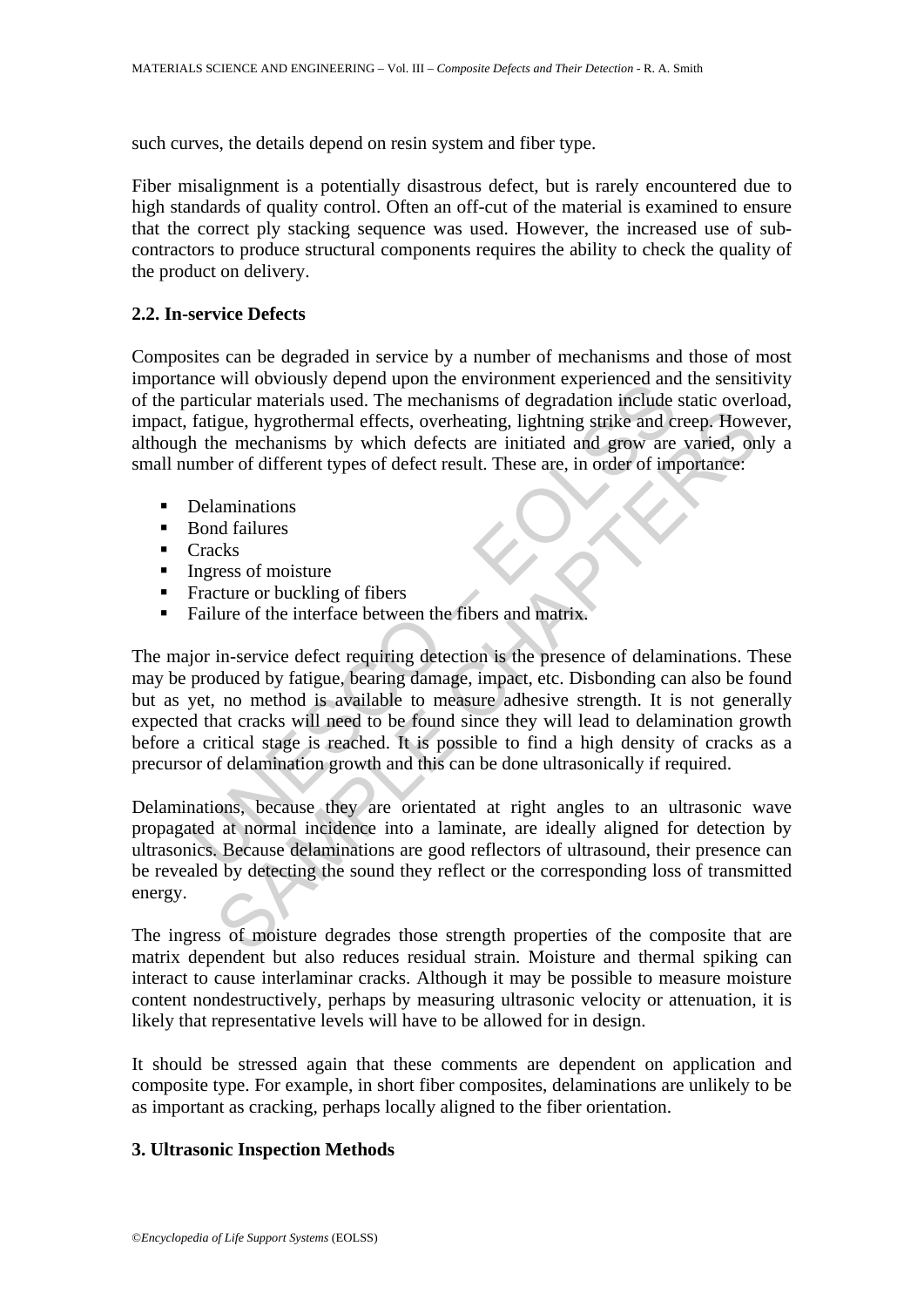Many of the inspection problems posed by composites can be dealt with effectively using ultrasonics. In this section a broad survey of the basis of ultrasonic techniques will be presented and their applicability described. It is hoped that there will be enough detail for the basic techniques to be appreciated. Some of the more specialist, or less frequently used techniques, can only be briefly explained but, where possible, references will be given for further study.

Because composites are being used for a variety of purposes, it is not possible to state which production or in-service defects will be important for each application. Instead, the possible defects will be described along with some of their effects and the way in which they could be detected, and perhaps measured and explained. By way of example the defect types that are emerging as being most important in aerospace structural applications will be considered in detail. This discussion should, however, also be relevant to other applications.

Exploration to tellectect, and perhaps measured and exphanier. By vertices types that are emerging as being most important in acros ions will be considered in detail. This discussion should, how to other applications.<br>
Evi Some review articles are available which cover most techniques for the inspection of composites and provide a comprehensive set of references. In addition, draft European standards have been developed for ultrasonic inspection of composite materials. They include operational procedures, transducer characterization and manufacture of reference defects and specimens.

#### **3.1. Basic Ultrasonics**

#### **3.1.1. Ultrasound**

Before considering ultrasonic techniques for evaluating composites, it is instructive to review some of the basic properties of ultrasound and the way in which it can be expected to interact with defects.

is will be considered in detail. This discussion should, however, also<br>other applications.<br>we articles are available which cover most techniques for the inspectio<br>and provide a comprehensive set of references. In addition, Ultrasound is sound whose frequency is above the upper limit of human audibility, of  $\sim$ 20 kHz, although for ultrasonic materials evaluation the frequency range 0.5 to 50 MHz is most often employed. Ultrasound, unlike electromagnetic waves, requires a medium to propagate and travels through it in the form of stress waves. In solid material, several types of particle motion, or modes of propagation, can be supported. For the purposes of this article, only longitudinal waves (or compression waves) will be considered, where the particle motion is parallel to the direction of propagation. The situation is less complicated in fluids anyway, since only compressional waves are supported.

## **3.1.2. Interaction with Materials**

When ultrasound waves propagate through a material, they are modified by the material itself, and any boundaries or defects encountered. In general, all of these interactions are complicated; the exact nature of the interaction depending on parameters, such as the relative size of the feature to the wavelength of sound and the orientation of the feature. However, it is worthwhile considering some interactions in a simplified form as illustrations, to aid discussions of inspection techniques.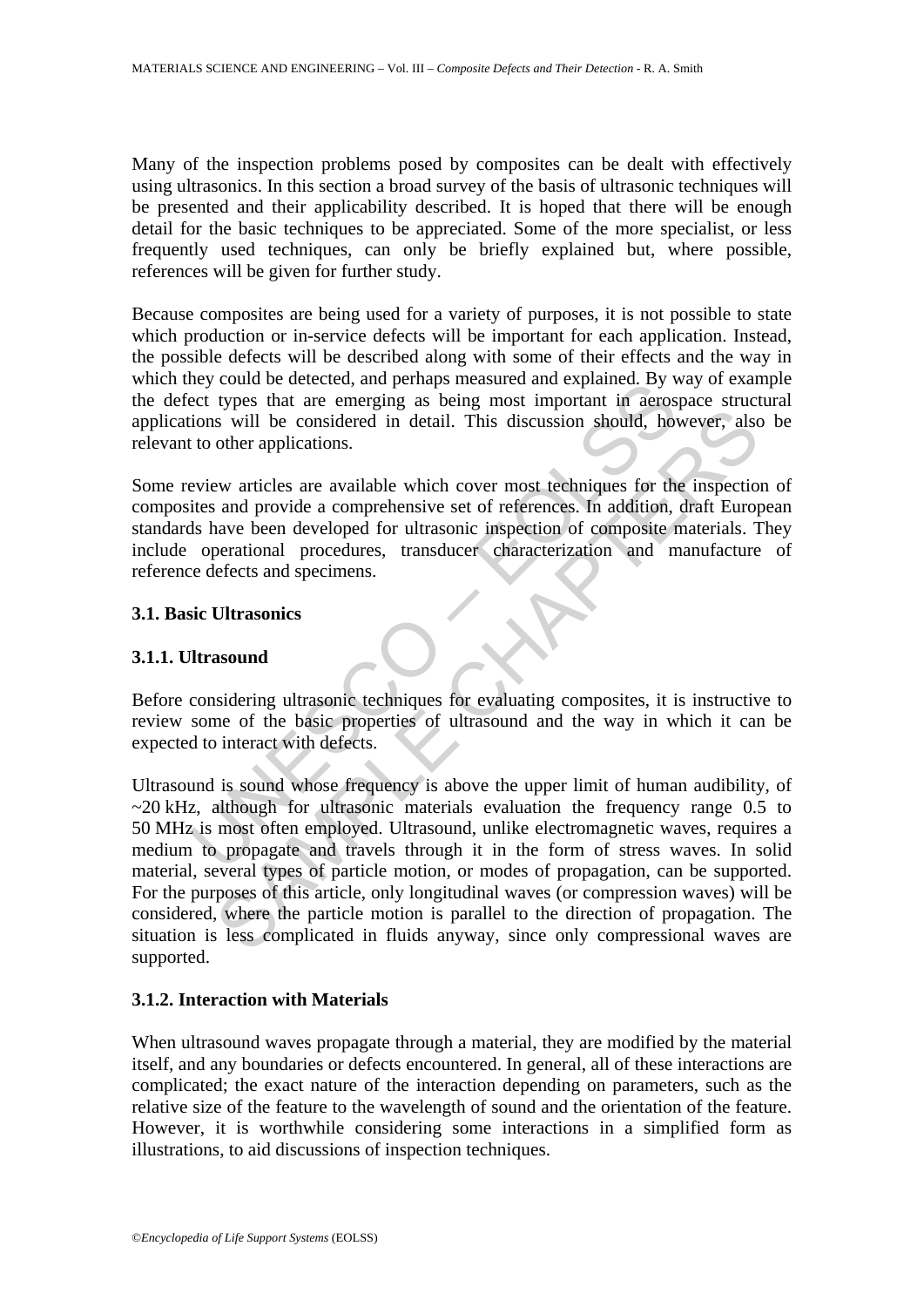The material itself can modify the sound-wave propagating through it in a number of ways. Energy can be lost due to dissipation mechanisms within the material, or by the scattering of sound from the interrogating wave by its structure; for example, by scattering from inclusions and voids. These mechanisms of energy loss are usually frequency-dependent, giving rise to changes in the shape of the propagating acoustic waveform.

A material boundary is a discontinuity in elastic properties, which can be characterized by the change it represents in the "acoustic impedance"—the product of the density and the propagation velocity in the material.

When an ultrasound wave is incident at the interface between two different materials, some sound is reflected and the rest is transmitted across the interface. The relative amplitudes and phases of these waves depend upon the change in acoustic impedance across the boundary. As the magnitude of the change in acoustic impedance increases, a greater proportion of the incident energy is reflected and hence less is transmitted across the boundary.

Defects also interact with ultrasound. A discontinuity will result in a local change in acoustic impedance from that of the surrounding material and, if its dimensions are large compared with the wavelength of sound, it will cause reflection of sound in much the same way as occurs at a boundary, as described previously. In this case, diffraction effects are small compared with the large amount of specular reflection.

In ultrasound wave is incident at the interface between two difformula is reflected and the rest is transmitted across the interface des and phases of these waves depend upon the change in acoustic impedant proportion of t d is reflected and the rest is transmitted across the interface. The related and is reflected and the rest is transmitted across the interface. The related photondary. As the magnitude of the change in acoustic impedance i If, however, the dimensions of the defect discontinuity are of the same order of magnitude as the wavelength of sound, the discontinuity will cause energy to be scattered from the interrogating beam due to diffraction effects. The angular spread of scattered sound is dependent on the size-to-wavelength ratio, the orientation of the defect relative to the direction of incident sound propagation and the mode type of the wave that is propagating.

If the defect is very small compared with the wavelength, little energy is specularly reflected; some energy is scattered in all directions causing attenuation of the sound wave, but otherwise the sound wave is unaffected.



#### **Bibliography**

- - -

Adams R. D. and Cawley P. (1988). A review of defect types and non-destructive testing techniques for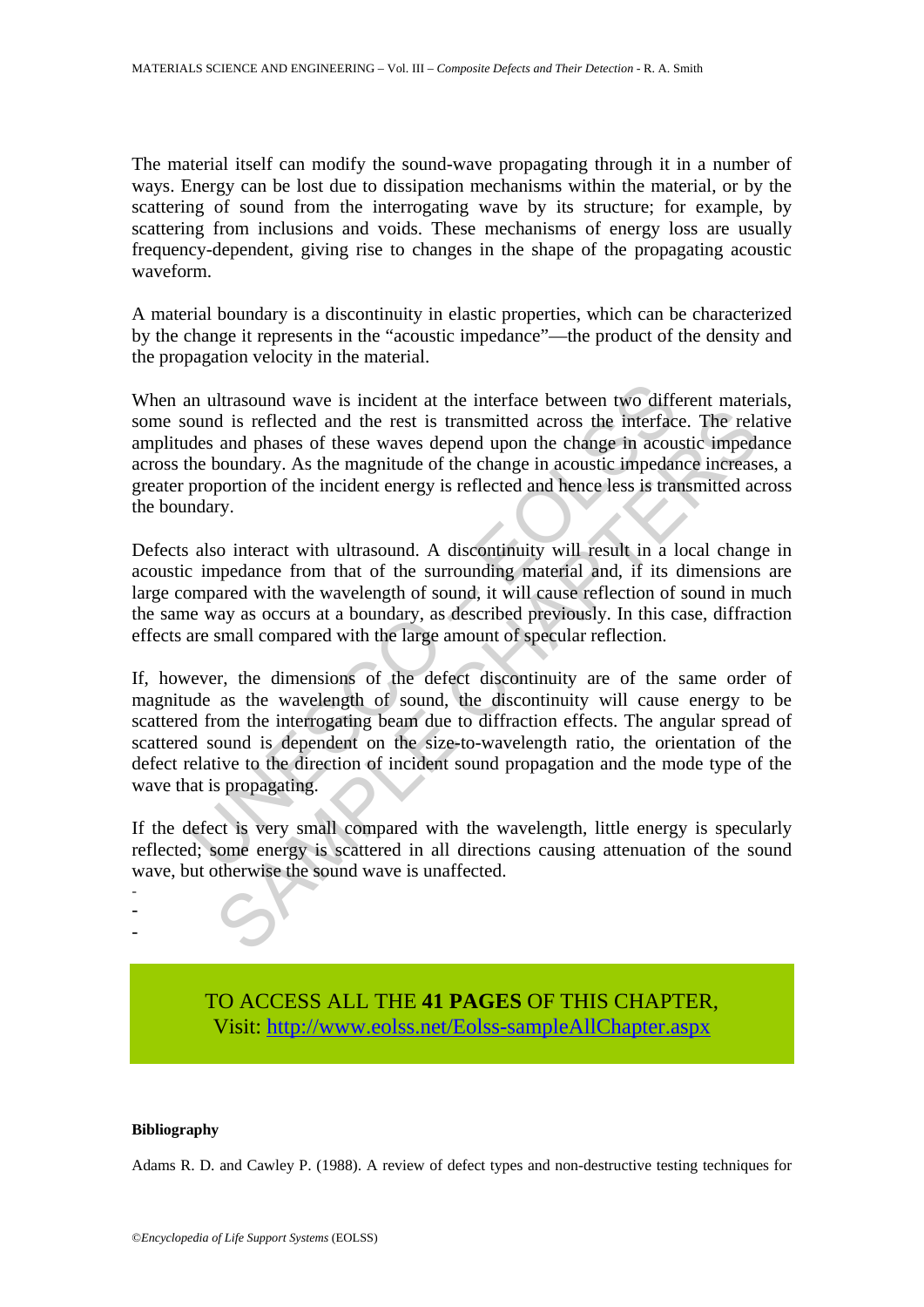composites and bonded joints. *NDT International* **21**, 208–222. [A good general review].

Birt E. A. (1998). Damage detection in carbon-fiber composite using ultrasonic Lamb waves. *Insight – Journal of the British Institute of NDT* **40**(5), 335–339. [Applies Lamb waves to the problem of large-area inspection of composites with installed sensors].

Birt E. A. (2000). The applicability of X-radiography to the inspection of composites. *Insight – Journal of the British Institute of NDT* **42**(3), 152–157. [Addresses the particular capabilities of penetrant-enhanced X-radiography for detection of surface-breaking impact damage].

Cawley P. (1987). The sensitivity of the mechanical impedance method of non-destructive testing. *NDT International* **20**, 209–215. [A scientific treatment of the mechanic impedance low-frequency vibration method].

Cawley P. (1990). The detection of delaminations using flexural waves. *NDT International* **23**, 207–213. [A scientific treatment of low frequency vibration methods].

Cawley P. and Adams R. D. (1989). The sensitivity of the coin-tap method of non-destructive testing. *Materials Evaluation* **47**, 558–563. [A scientific treatment of the tap-test method].

Cawley P., Woolfrey A. M., and Adams R. D. (1985). Natural frequency measurements for production quality control of fiber composites. *Composites* **16**, 23–27. [A scientific treatment of natural frequency methods].

Droge (1983). *Recommended Practice for AE testing of Reinforced Thermosetting Resin Pipe.* 1<sup>st</sup> International Symposium on AE from Reinforced Composites. The Society of the Plastics Industry, California, Session 4, 3:25-4:00, 1983.

Fagot H. *et al*. (1980). *Holographic NDT of materials using pulsed lasers*. France: Institut Franco-Allemand de Recherches de Saint-Louis, Report No. CO 223/80.

Guo N. and Cawley P. (1994). Lamb wave reflection for the quick NDE of large composite laminates. *Materials Evaluation* **52**, 404–411. [Use of Lamb waves to detect delaminations in monolithic composite structures].

Hobbs C. P. (1992). Transient thermography: a tutorial. *Sensor Review* **12**, 8–13. [General treatment of transient thermography].

9. and Adams R. D. (1989). The sensitivity of the coin-tap method of non-d<br> *Evaluation* **47**, 558-563. [A scientific treatment of the tap-test method].<br>
2., Woolfrey A. M., and Adams R. D. (1985). Natural frequency measur or Lateration 47, 558–563. (A scientific treatment of the tap-test method).<br>
Woolfrey A. M., and Adams R. D. (1985). Natural frequency measurements for production 47, 558–563. (A scientific treatment of the tap-test method Hobbs C. P., Kenway-Jackson D., and Judd M. D. (1994). The Application of Transient Thermography for the Nondestructive Testing and Evaluation of Aerospace Materials. Proceedings of International Symposium: Advanced Materials for Lightweight Structures, Noordwijk, Netherlands 1994, European Space Agency WPP-070, pp. 645-653. [Treatment of transient thermography, more specifically for composites].

Hutchins D. A. (1988). *Physical Acoustics*, Ultrasonic generation by pulsed lasers, Vol. 18, (eds. W. P. Mason and R. N. Thurston), pp. 21–123. New York: Academic Press. [A useful review of the status of laser ultrasound in the late 1980s].

Krautkramer J. and Krautkramer H. (1999). *Ultrasonic Testing of Materials*, 4<sup>th</sup> edition, 677 pp. Berlin/Heidelberg/New York: Springer-Verlag. [An excellent handbook to ultrasonic testing of materials of all types].

Lange Yu. V. and Moskovenko I. B. (1978). Low frequency acoustic non-destructive test methods. *Soviet Journal of Non-Destructive Testing* **15**, 788–797. [A scientific treatment of low frequency vibration methods].

Lokberg O. J. and Malmo J. T. (1988). Detection of defects in composite materials by TV holography. *NDT International* **21**, 223–228. [Specific application of optical holography to defects in composite materials].

Newman J. W. (1991). Shearographic inspection of aircraft structure. *Materials Evaluation* **49**, 1106– 1109.

Shang H. M., Chau F. S., Tay C. J., and Toh S. L. (1990). Estimating the depth and width of arbitrarily oriented disbonds in laminates using shearography. *Journal of Non-destructive Evaluation* **9**, 19–26. [Specific application of optical shearography to the sizing of defects in composite materials].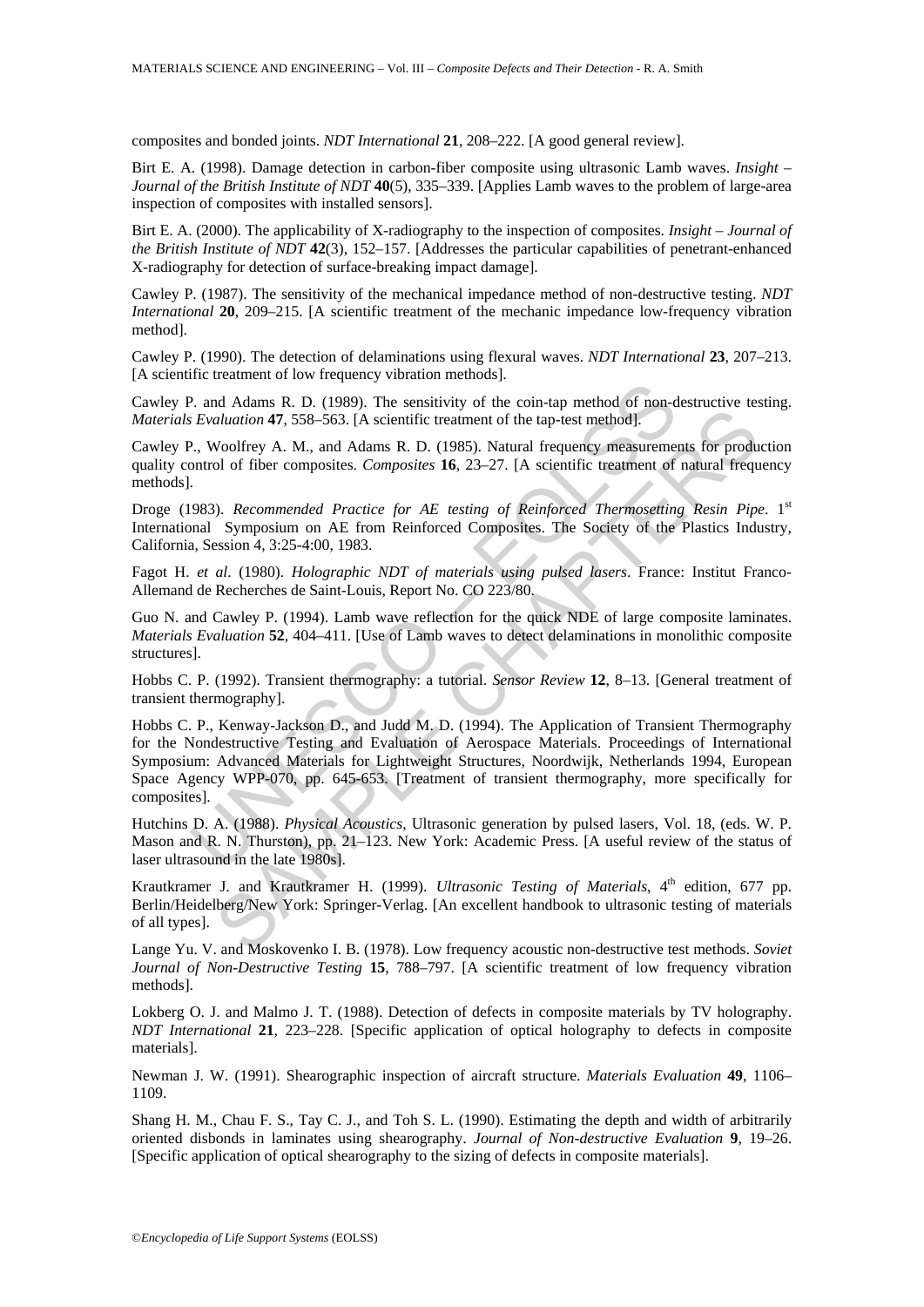Smith R. A. (1994). Ultrasonic defect sizing in carbon-fiber composites - an initial study. *Insight – Journal of the British Institute of Non-Destructive Testing* **36**(8), 595–605. [Quantifies the errors in delamination sizing due to defect size and shape].

Smith R. A. and Clarke B. (1994). Ultrasonic C-scan determination of ply stacking sequence in carbonfiber composites*. Insight - Journal of the British Institute of Non-destructive Testing* **36**(10), 741–747. [A useful method for checking the lay-up of monolithic composites non-destructively].

Smith R. A., Jones L. D., Willsher S. J., and Marriott A. B. (1998). Diffraction and shadowing errors in - 6dB defect sizing of delaminations in composites. *Insight – Journal of the British Institute of Non-Destructive Testing* **40**(1), 44–49. [Quantifies the additional errors in delamination sizing due to the ultrasound beam and its interactions with the defect].

Smith R. A., Jones L. D., Zeqiri B., and Hodnett M. (1998). Ultrasonic C-scan standardization for fiberreinforced polymer composites – minimising the uncertainties in attenuation measurements. *Insight - Journal of the British Institute of Non-Destructive Testing* **40**(1) 34–43. [A full treatise on the best methods to C-scan composites and the assessment of uncertainties in the implementation].

of the British Institute of Non-Destructive Testing 40(1) 34–43. [A full treat<br>C-scan composites and the assessment of uncertainties in the implementation<br>A., Jones L. D., Zeqiri B., and Hodnett M. (1998). *Ultrasonic C-s* Smith R. A., Jones L. D., Zeqiri B., and Hodnett M. (1998). *Ultrasonic C-scan Inspection of Composite Structures. Part 1. Operational Procedures*, Draft Standard, BSI Reference: 99/701577. [Actual procedures for implementing the findings of the previous paper].

Scruby C. B. (1987). An Introduction to Acoustic Emission. *J Phys E: Sci Instrum* **20**, 946. [A good introduction to acoustic emission].

Scruby C. B. (1985). Quantitative Acoustic Emission Techniques. *Research Techniques in Nondestructive Testing* **8**, 141-210. [A good introduction to acoustic emission].

Stone D. E. W. and Clarke B. (1974). Nondestructive Determination of the Void Content in Carbon Fiber Reinforced Plastics by Measurement of Ultrasonic Attenuation, *RAE Technical Report* 74162.

Stone D. E. W. and Clarke B. (1975). Ultrasonic attenuation as a measure of void content in carbon-fiber reinforced plastics. *Non-destructive Testing* **8**(3), 137–145. [This is the first, and still one of the few works quantifying the relationship between ultrasonic attenuation and void content].

Summerscales J. ed. (1987, 1990). Non-destructive Testing of Fiber-reinforced Plastics Composites, Vol. 1, 278 pp. and Vol. 2, 491 pp. New York: Elsevier Applied Science Publications. [Good overviews of a wide range of tecniques for inspecting composite materials].

Thompson D. O. and Chimenti D. E. eds. (1993). *Review of Progress in Quantitative Non-destructive Evaluation*, Vol. 12, 2431 pp. New York: Plenum Press. [This volume contains several useful papers on laser ultrasound].

© Copyright QinetiQ Ltd., 2001. Published with the permission of QinetiQ Ltd. and the Controller of Her Britannic Majesty's Stationery Office.

#### **Biographical Sketch**

Jones L. D., Zeqiri B., and Hodnett M. (1998). *Ultrasonic C-sean Inspection of Compart 1. Operational Procedures*, Draft Standard, BSI Reference: 99/701577. [A (1998). *Ultrasonic C-sean Inspection of Compart 1. Operation* **Robert Smith** gained an MA degree in Physics from the University of Cambridge and an MSc in Applied Acoustics from Kings College, London. During six years at the National Physical Laboratory (NPL) he was involved in establishing a National Measurement System for medical ultrasound field characterisation and contributed to the preparation of international standards. In 1989 he moved to the Royal Aerospace Establishment, Farnborough, later the Defence Evaluation and Research Agency (DERA). Whilst there he developed the ANDSCAN® portable scanning system and arranged for its commercial exploitation, receiving the DERA Technology Transfer Prize in 1997. In July 2001, when DERA split into a government laboratory and a commercial company, Robert joined the latter, OinetiO Ltd. Robert Smith has authored over 65 publications and was awarded the John Grimwade Medal for 1995 and the Roy Sharpe Prize for 1996 by the British Institute of Non-destructive Testing, in which he is a member of the Technical Committee and the Council. He is a Fellow of the Institute of Physics, a Fellow of the British Institute of Non-destructive Testing, a Chartered Physicist and a Chartered Engineer. As a QinetiQ Fellow, his current areas of interest include: ultrasonic spectroscopy, NDE of corrosion for ageing aircraft, transient eddy-current imaging, ultrasonic inspection of structural composites, in-service scanning, and NDE instrumentation.